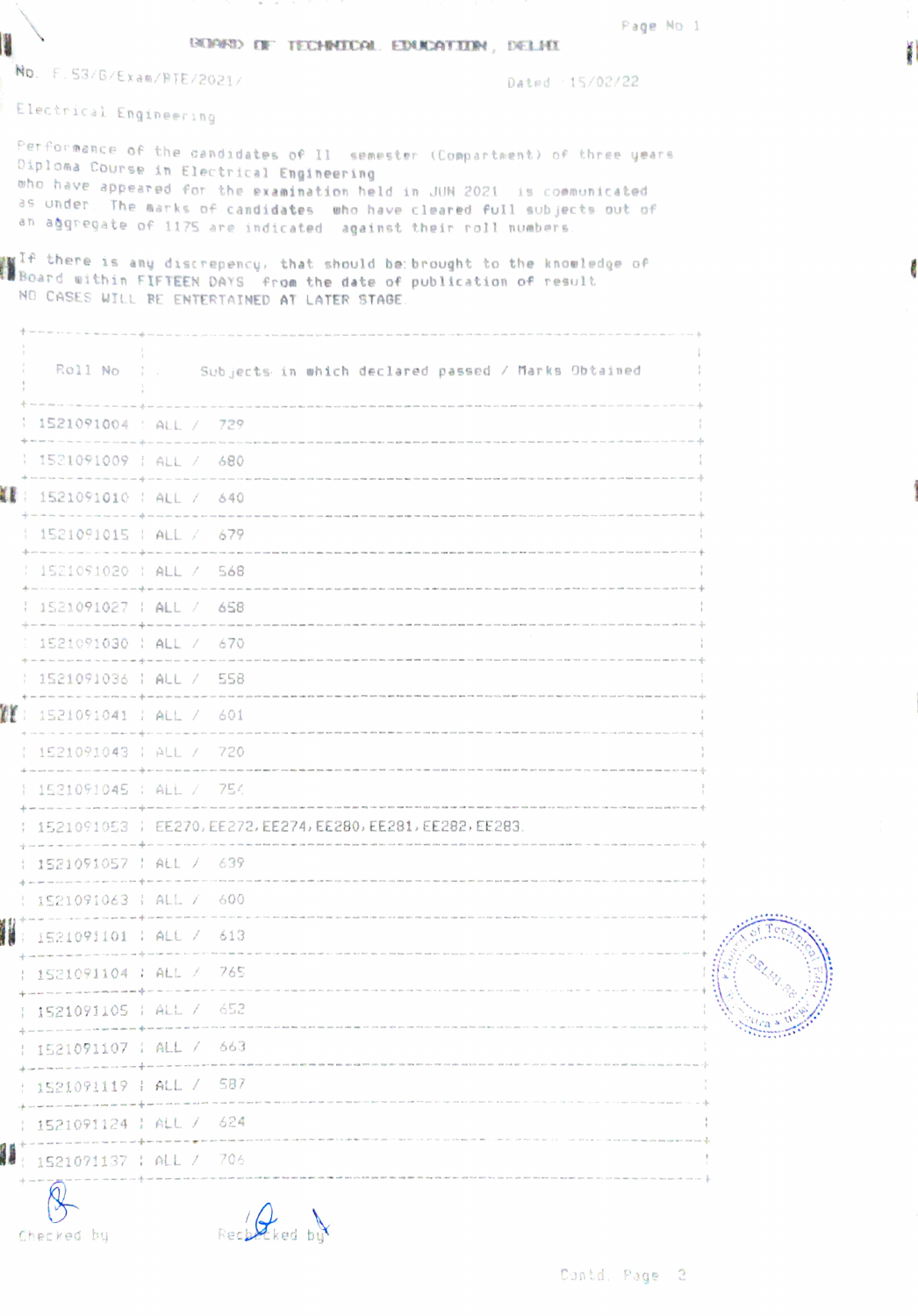| Roll No                                | Subjects in which declared passed / Marks Obtained                                                                                                                                                                                                                                                                                                                                                                                                        |
|----------------------------------------|-----------------------------------------------------------------------------------------------------------------------------------------------------------------------------------------------------------------------------------------------------------------------------------------------------------------------------------------------------------------------------------------------------------------------------------------------------------|
| : 1521091138 : ALL / 693               |                                                                                                                                                                                                                                                                                                                                                                                                                                                           |
| : 1521091143 : ALL / 730               |                                                                                                                                                                                                                                                                                                                                                                                                                                                           |
| $\frac{1521091144}{1001144}$ ALL / 679 | .<br>In this oriented the contract of the contract of the contract of the contract of the contract of the contract of the contract of the contract of the contract of the contract of the contract of the contract of the contrac                                                                                                                                                                                                                         |
| 1: 1521091145   ALL / 675              | $\frac{1}{2} \cdot \frac{1}{2} \cdot \frac{1}{2} \cdot \frac{1}{2} \cdot \frac{1}{2} \cdot \frac{1}{2} \cdot \frac{1}{2} \cdot \frac{1}{2} \cdot \frac{1}{2} \cdot \frac{1}{2} \cdot \frac{1}{2} \cdot \frac{1}{2} \cdot \frac{1}{2} \cdot \frac{1}{2} \cdot \frac{1}{2} \cdot \frac{1}{2} \cdot \frac{1}{2} \cdot \frac{1}{2} \cdot \frac{1}{2} \cdot \frac{1}{2} \cdot \frac{1}{2} \cdot \frac{1}{2} \cdot \frac{1}{2} \cdot \frac{1}{2} \cdot \frac{1$ |
| 1521091153   ALL / 750                 |                                                                                                                                                                                                                                                                                                                                                                                                                                                           |
| 1521091166   ALL / 678                 |                                                                                                                                                                                                                                                                                                                                                                                                                                                           |
| Checked                                | Recuecked                                                                                                                                                                                                                                                                                                                                                                                                                                                 |

## Œ



l,



l



Contd. Page 3